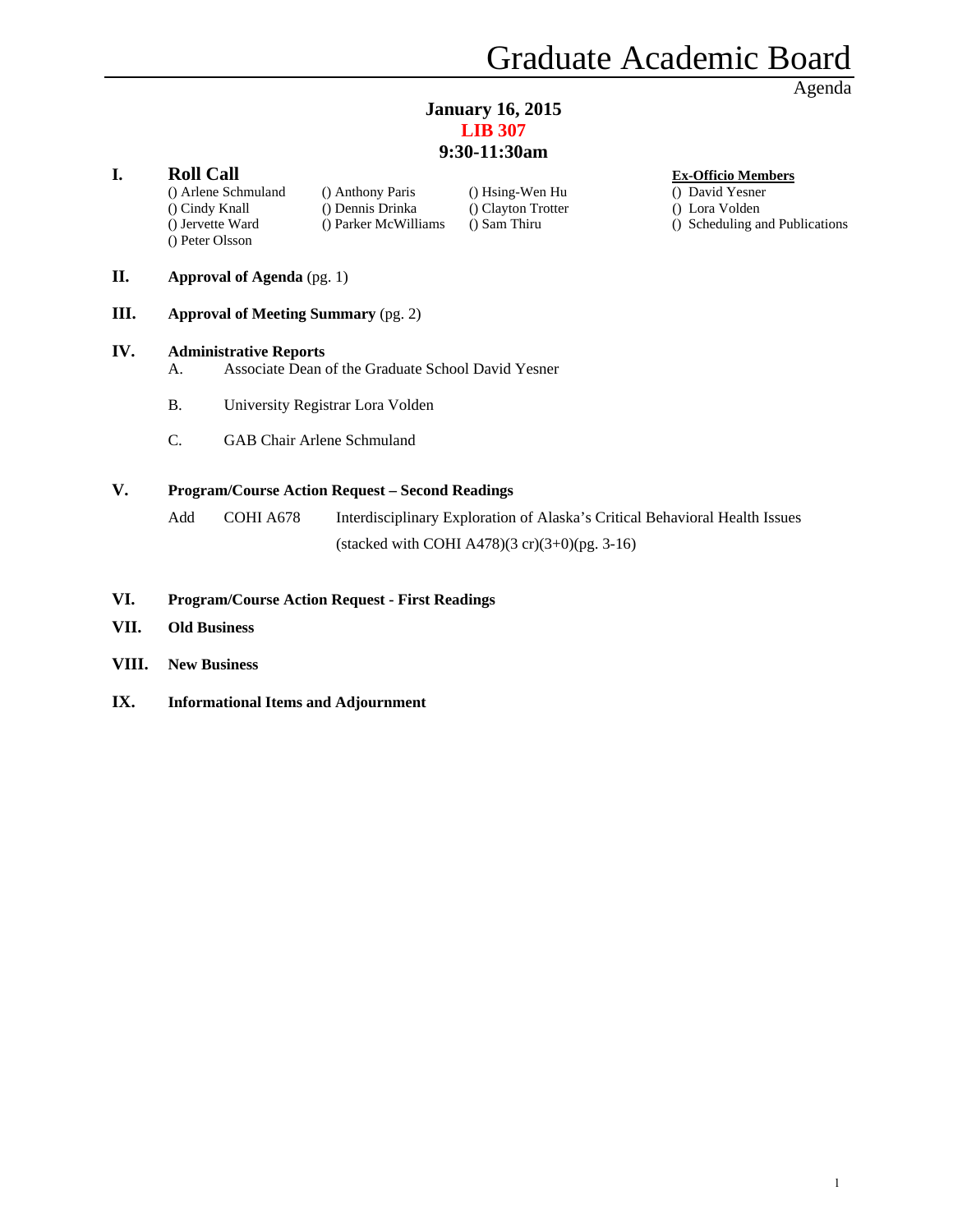# **December 12, 2014 ADM 204 9:30 to 11:30**

|       |                     |                                                                                  |                                                                                                  | 9:30 to 11:30                                                              |                                                                                                     |
|-------|---------------------|----------------------------------------------------------------------------------|--------------------------------------------------------------------------------------------------|----------------------------------------------------------------------------|-----------------------------------------------------------------------------------------------------|
| I.    | <b>Roll Call</b>    | (P) Arlene Schmuland<br>(P) Cindy Knall<br>(P) Jervette Ward<br>(P) Peter Olsson | (A) Anthony Paris<br>(P) Dennis Drinka<br>(P) Parker McWilliams                                  | $(x)$ Hsing-Wen Hu<br>(A) Clayton Trotter<br>$(x)$ Sam Thiru               | <b>Ex-Officio Members</b><br>(P) David Yesner<br>(P) Lora Volden<br>(P) Scheduling and Publications |
| П.    | <b>Approved</b>     | <b>Approval of Agenda</b> (pg. 1)                                                |                                                                                                  |                                                                            |                                                                                                     |
| Ш.    | <b>Approved</b>     |                                                                                  | <b>Approval of Meeting Summary (pg. 2)</b>                                                       |                                                                            |                                                                                                     |
| IV.   |                     |                                                                                  |                                                                                                  |                                                                            |                                                                                                     |
|       | А.                  | <b>Administrative Reports</b>                                                    | Associate Dean of the Graduate School David Yesner                                               |                                                                            | Doctor of Nursing Practice is scheduled for the BOR consent agenda Friday, December $12^{th}$       |
|       | <b>B.</b>           |                                                                                  | University Registrar Lora Volden<br>Reminded faculty of the grade deadline                       |                                                                            |                                                                                                     |
|       | C.                  |                                                                                  | GAB Chair Arlene Schmuland                                                                       |                                                                            |                                                                                                     |
| V.    | D <sub>lt</sub>     | EDEN A610                                                                        | <b>Program/Course Action Request - First Readings</b><br>Waive first reading, approve for second | Leadership and Self-Identity $(3 \text{ cr})(3+0)$ (pg. 3)                 |                                                                                                     |
|       | Chg                 | <b>BA A648</b>                                                                   | Waive first reading, approve for second                                                          | Business Intelligence and Data Mining $(3 \text{ cr})(3+0)$ (pg. 4-7)      |                                                                                                     |
|       | Add                 |                                                                                  | Waive first reading, approve for second                                                          | Prefix, Doctor of Medicine (MD)(pg. 8-9)                                   |                                                                                                     |
|       | Add                 | <b>MD A602</b>                                                                   |                                                                                                  |                                                                            | Introductory Primary and Continuity Care Clerkship (3-4 cr)(0+4)(pg. 10-13)                         |
|       | Add                 | <b>MD A603</b>                                                                   | Clinical Skills $(3-4 \text{ cr})(2+2)$ (pg. 14-17)                                              |                                                                            |                                                                                                     |
|       | Add                 | <b>MD A610</b>                                                                   |                                                                                                  | Molecular and Cellular Bases of Disease $(11 \text{ cr})(8+8)$ (pg. 18-22) |                                                                                                     |
|       | Add                 | <b>MD A620</b>                                                                   |                                                                                                  | Invaders and Defenders $(10 \text{ cr})(8+8)$ (pg. 23-27)                  |                                                                                                     |
|       | Add                 | <b>MD A630</b>                                                                   |                                                                                                  | Circulatory Systems $(16 \text{ cr})(6+6)$ (pg. 28-32)                     |                                                                                                     |
|       | Add                 | <b>MD A640</b>                                                                   |                                                                                                  | Blood and Cancer $(5 \text{ cr})(8+8)$ (pg. 33-36)                         |                                                                                                     |
|       | Add                 | <b>MD A650</b>                                                                   |                                                                                                  | Energetics and Homeostasis $(10 \text{ cr})(8+8)$ (pg. 37-40)              |                                                                                                     |
|       | Add                 | <b>MD A660</b>                                                                   |                                                                                                  | Mind, Brain and Behavior $(14 \text{ cr})(8+8)$ (pg. 41-44)                |                                                                                                     |
|       | Add                 | <b>MD A670</b>                                                                   |                                                                                                  | Lifecycle and Reproduction $(8 \text{ cr})(8+8)$ (pg. 45-48)               |                                                                                                     |
|       |                     |                                                                                  | All MD Courses: Waive first reading and approve for second                                       |                                                                            |                                                                                                     |
|       | Add                 | COHI A678                                                                        |                                                                                                  | (stacked with COHI A478) $(3 \text{ cr})(3+0)$ (pg. 49-62)                 | Interdisciplinary Exploration of Alaska's Critical Behavioral Health Issues                         |
|       |                     | <b>Accepted for first reading</b>                                                |                                                                                                  |                                                                            |                                                                                                     |
| VI.   |                     |                                                                                  | <b>Program/Course Action Request - Second Readings</b>                                           |                                                                            |                                                                                                     |
| VII.  |                     | <b>Old Business</b>                                                              |                                                                                                  |                                                                            |                                                                                                     |
| VIII. | <b>New Business</b> |                                                                                  |                                                                                                  |                                                                            |                                                                                                     |

**IX. Informational Items and Adjournment**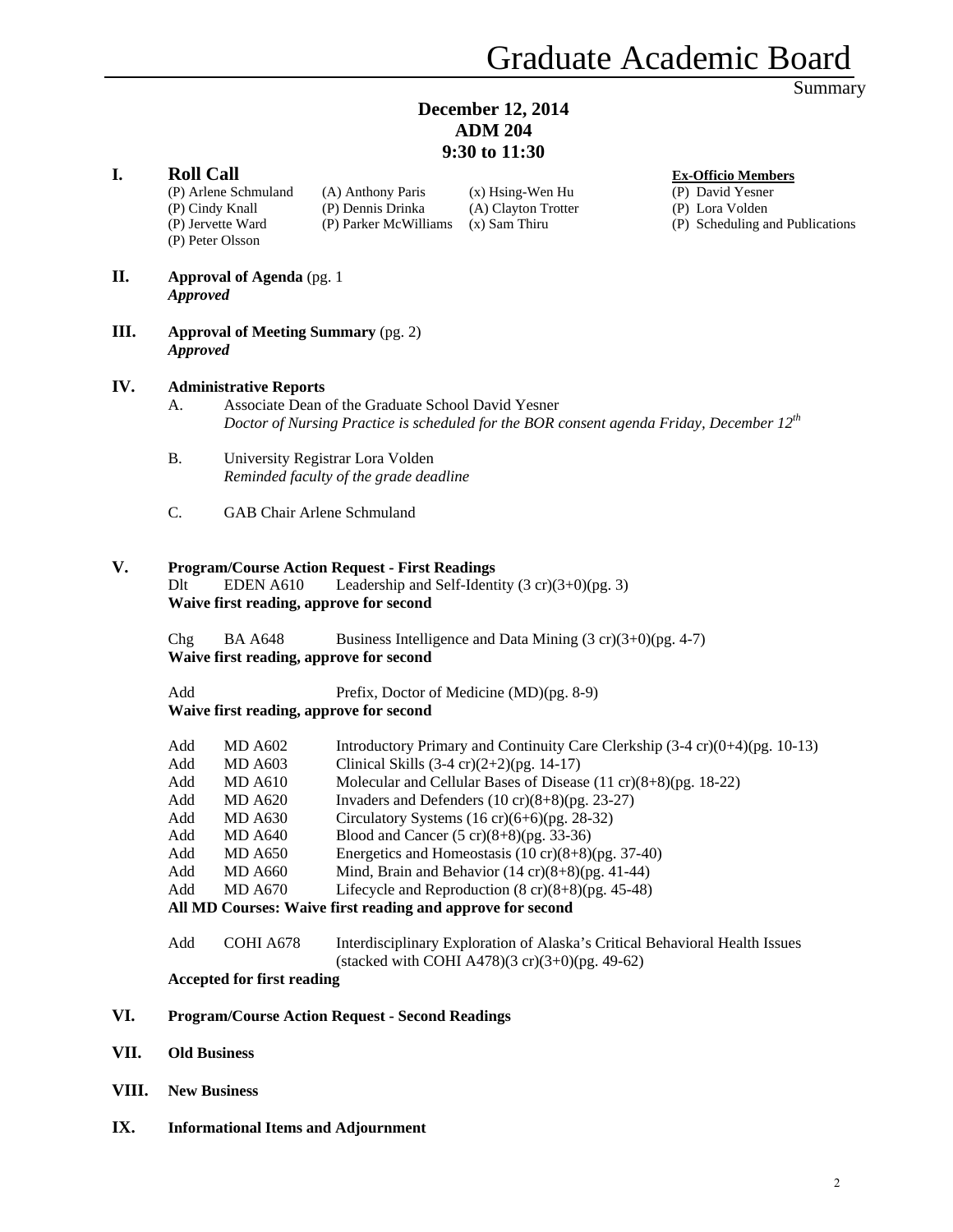

### Course Action Request University of Alaska Anchorage Proposal to Initiate, Add, Change, or Delete a Course

| 1a. School or College<br>1b. Division<br>CH College of Health<br>No Division Code                                                                                                     |                                                                                    |                                                                                           |                                    |                                                       |                     |                                                            | 1c. Department<br>College of Health                   |                                                                                                                                                                                                                                                                        |
|---------------------------------------------------------------------------------------------------------------------------------------------------------------------------------------|------------------------------------------------------------------------------------|-------------------------------------------------------------------------------------------|------------------------------------|-------------------------------------------------------|---------------------|------------------------------------------------------------|-------------------------------------------------------|------------------------------------------------------------------------------------------------------------------------------------------------------------------------------------------------------------------------------------------------------------------------|
| 2. Course Prefix                                                                                                                                                                      | 3. Course Number                                                                   |                                                                                           | 4. Previous Course Prefix & Number |                                                       |                     | 5a. Credits/CEUs                                           |                                                       | 5b. Contact Hours                                                                                                                                                                                                                                                      |
| <b>COHI</b>                                                                                                                                                                           | A678                                                                               |                                                                                           |                                    |                                                       |                     | 3                                                          |                                                       | (Lecture + Lab)<br>$(3+0)$                                                                                                                                                                                                                                             |
| 6. Complete Course Title<br>AK Behavioral Health Issues<br>Abbreviated Title for Transcript (30 character)                                                                            | Interdisciplinary Exploration of Alaska's Critical Behavioral Health Issues        |                                                                                           |                                    |                                                       |                     |                                                            |                                                       |                                                                                                                                                                                                                                                                        |
| 7. Type of Course                                                                                                                                                                     | ⊠<br>Academic                                                                      | Preparatory/Development                                                                   |                                    |                                                       | Non-credit          | $\overline{\phantom{a}}$                                   | CEU                                                   | <b>Professional Development</b>                                                                                                                                                                                                                                        |
| 8. Type of Action:                                                                                                                                                                    | $\boxtimes$ Add<br>or                                                              | Change<br>or                                                                              | Delete                             | 9. Repeat Status No                                   |                     |                                                            | # of Repeats                                          | <b>Max Credits</b>                                                                                                                                                                                                                                                     |
| If a change, mark appropriate boxes:                                                                                                                                                  |                                                                                    |                                                                                           |                                    |                                                       |                     |                                                            |                                                       |                                                                                                                                                                                                                                                                        |
| Prefix<br>Credits                                                                                                                                                                     |                                                                                    | <b>Course Number</b><br><b>Contact Hours</b>                                              |                                    | 10. Grading Basis                                     |                     | $\boxtimes$ A-F                                            | P/NP                                                  | <b>NG</b>                                                                                                                                                                                                                                                              |
| Title<br><b>Grading Basis</b><br><b>Course Description</b>                                                                                                                            |                                                                                    | <b>Repeat Status</b><br>Cross-Listed/Stacked<br><b>Course Prerequisites</b>               |                                    |                                                       |                     | 11. Implementation Date semester/year<br>From: Summer/2015 | To:                                                   | /9999                                                                                                                                                                                                                                                                  |
| <b>Test Score Prerequisites</b><br><b>Other Restrictions</b><br>$\Box$ Class                                                                                                          | $\mathbf{L}$<br>$\Box$ Level<br>$\overline{\phantom{a}}$                           | Co-requisites<br><b>Registration Restrictions</b><br><b>General Education Requirement</b> |                                    | 12.<br>$\mathsf{L}$                                   |                     | Cross Listed with                                          |                                                       |                                                                                                                                                                                                                                                                        |
| $\Box$ College<br>$\sqcup$<br>Other                                                                                                                                                   | $\Box$ Major<br>(please specify)                                                   |                                                                                           |                                    | ⊠<br>Signature                                        | Stacked             |                                                            | with COHI A478                                        | Cross-Listed Coordination                                                                                                                                                                                                                                              |
| 13a. Impacted Courses or Programs: List any programs or college requirements that require this course.                                                                                |                                                                                    |                                                                                           |                                    |                                                       |                     |                                                            |                                                       |                                                                                                                                                                                                                                                                        |
| Please type into fields provided in table. If more than three entries, submit a separate table. A template is available at www.uaa.alaska.edu/governance.                             |                                                                                    |                                                                                           |                                    |                                                       |                     |                                                            |                                                       |                                                                                                                                                                                                                                                                        |
|                                                                                                                                                                                       | Impacted Program/Course                                                            |                                                                                           |                                    | Date of Coordination                                  |                     |                                                            |                                                       | Chair/Coordinator Contacted                                                                                                                                                                                                                                            |
| 1.<br>2.                                                                                                                                                                              |                                                                                    |                                                                                           |                                    |                                                       |                     |                                                            |                                                       |                                                                                                                                                                                                                                                                        |
| 3.                                                                                                                                                                                    |                                                                                    |                                                                                           |                                    |                                                       |                     |                                                            |                                                       |                                                                                                                                                                                                                                                                        |
| Initiator Name (typed):                                                                                                                                                               |                                                                                    | Initiator Signed Initials:                                                                |                                    |                                                       |                     | Date:                                                      |                                                       |                                                                                                                                                                                                                                                                        |
| 13b. Coordination Email                                                                                                                                                               | Date: 12/1/14<br>submitted to Faculty Listserv: (uaa-faculty@lists.uaa.alaska.edu) |                                                                                           |                                    |                                                       |                     | 13c. Coordination with Library Liaison                     |                                                       | Date: 12/9/14                                                                                                                                                                                                                                                          |
| 14. General Education Requirement                                                                                                                                                     | Mark appropriate box:                                                              | Oral Communication<br>Fine Arts                                                           |                                    | Written Communication<br>Social Sciences              |                     |                                                            | <b>Quantitative Skills</b><br><b>Natural Sciences</b> | Humanities<br>$\blacksquare$<br>Integrative Capstone                                                                                                                                                                                                                   |
| 15. Course Description (suggested length 20 to 50 words)<br>intervention from the following discipline perspectives: justice, social work, human services, nursing and public health. |                                                                                    |                                                                                           |                                    |                                                       |                     |                                                            |                                                       | Engages students in an in-depth, interdisciplinary exploration of Alaska's critical behavioral health issues, including domestic<br>violence and sexual assault, substance abuse, mental health, and suicide. Analyzes theoretical causation, prevention response, and |
| 16a. Course Prerequisite(s) (list prefix and number or test<br>code and score)<br>None                                                                                                |                                                                                    |                                                                                           | None                               | 16b. Co-requisite(s) (concurrent enrollment required) |                     |                                                            |                                                       |                                                                                                                                                                                                                                                                        |
| 16c. Other Restriction(s)                                                                                                                                                             |                                                                                    |                                                                                           |                                    | 16d. Registration Restriction(s) (non-codable)        |                     |                                                            |                                                       |                                                                                                                                                                                                                                                                        |
| College                                                                                                                                                                               | Class<br>$\Box$ Major                                                              | $\boxtimes$ Level                                                                         |                                    | Graduate standing                                     |                     |                                                            |                                                       |                                                                                                                                                                                                                                                                        |
| Mark if course has fees<br>17.                                                                                                                                                        |                                                                                    | 18.                                                                                       |                                    | Mark if course is a selected topic course             |                     |                                                            |                                                       |                                                                                                                                                                                                                                                                        |
| 19. Justification for Action                                                                                                                                                          |                                                                                    |                                                                                           |                                    |                                                       |                     |                                                            |                                                       | This course is a component of the focused efforts on interdisciplinary education between units in the College of Health.                                                                                                                                               |
|                                                                                                                                                                                       |                                                                                    |                                                                                           |                                    |                                                       |                     |                                                            |                                                       |                                                                                                                                                                                                                                                                        |
|                                                                                                                                                                                       |                                                                                    |                                                                                           |                                    | Approved                                              |                     |                                                            |                                                       |                                                                                                                                                                                                                                                                        |
| Initiator (faculty only)<br>Date<br>Virginia Miller                                                                                                                                   |                                                                                    |                                                                                           | Disapproved                        |                                                       |                     | Dean/Director of School/College                            | Date                                                  |                                                                                                                                                                                                                                                                        |
| Initiator (TYPE NAME)                                                                                                                                                                 |                                                                                    |                                                                                           |                                    |                                                       |                     |                                                            |                                                       |                                                                                                                                                                                                                                                                        |
| Approved                                                                                                                                                                              |                                                                                    |                                                                                           |                                    | Approved                                              |                     |                                                            | Undergraduate/Graduate Academic                       | Date                                                                                                                                                                                                                                                                   |
| Department Chair<br>Disapproved                                                                                                                                                       |                                                                                    | Date                                                                                      |                                    | Disapproved                                           |                     | <b>Board Chair</b>                                         |                                                       |                                                                                                                                                                                                                                                                        |
| Approved                                                                                                                                                                              |                                                                                    |                                                                                           |                                    | Approved                                              |                     |                                                            |                                                       |                                                                                                                                                                                                                                                                        |
| College/School Curriculum Committee Chair<br>Disapproved<br>Date                                                                                                                      |                                                                                    |                                                                                           | Disapproved                        |                                                       | Provost or Designee |                                                            | Date                                                  |                                                                                                                                                                                                                                                                        |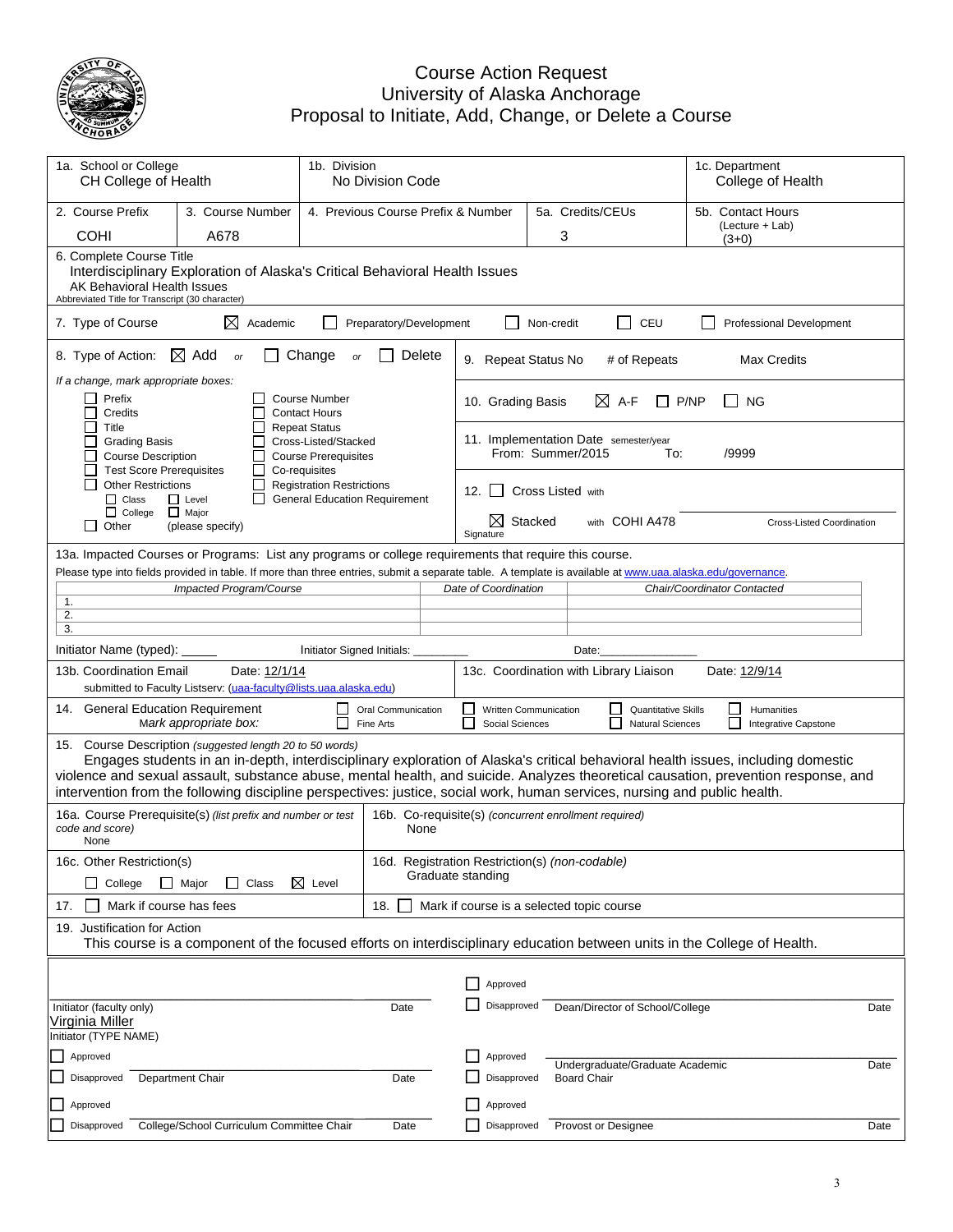### **University of Alaska Anchorage College of Health Course Content Guide**

| I. | <b>Date of Initiation:</b>        | January 2013                                       |
|----|-----------------------------------|----------------------------------------------------|
| П. | <b>Curriculum Action Request</b>  |                                                    |
|    | A. School:                        | College of Health                                  |
|    | B. Course Subject:                | <b>COHI</b>                                        |
|    | C. Course Number:                 | A678                                               |
|    | D. Number of Credits:             | 3                                                  |
|    | E. Contact Hours:                 | $3 + 0$                                            |
|    | F. Course Program:                | COHI College of Health Interprofessional           |
|    | G. Course Title:                  | Interdisciplinary Exploration of Alaska's          |
|    |                                   | <b>Critical Behavioral Health Issues</b>           |
|    | H. Grading Basis:                 | $A-F$                                              |
|    | <b>Implementation Date:</b><br>I. | Summer 2015                                        |
|    | Stacked:<br>J.                    | COHI A478                                          |
|    | K. Course Description:            | Engages students in an in-depth,                   |
|    |                                   | interdisciplinary exploration of Alaska's critical |
|    |                                   | behavioral health issues, including domestic       |
|    |                                   | violence and sexual assault, substance abuse,      |
|    |                                   | mental health, and suicide. Analyzes theoretical   |
|    |                                   | causation, prevention response, and intervention   |
|    |                                   | from the following discipline perspectives:        |
|    |                                   | justice, social work, human services, nursing      |
|    |                                   | and public health.                                 |
|    | L. Course Prerequisites:          | None                                               |
|    | M. Course Co-requisites:          | None                                               |
|    | N. Other Restrictions:            | Level                                              |
|    | O. Registration Restrictions:     | Graduate standing                                  |
|    | P. Course Fees:                   | N <sub>o</sub>                                     |
|    |                                   |                                                    |

# **III. Instructional Goals and Student Learning Outcomes**

- A. The instructor will:
	- 1. Provide interdisciplinary perspectives of critical behavioral health issues for discussion.
	- 2. Facilitate student led discussions based on Alaskan case studies and resources including experts from the field.
	- 3. Design learning activities to integrate interdisciplinary understanding.
	- 4. Provide a comprehensive body of research and theoretical material for review, discussion, and integration.

#### B. Upon completion of this course, the student will be able to:

| <b>Student Learning Outcomes and Assessment Measures</b> |                     |  |  |  |  |
|----------------------------------------------------------|---------------------|--|--|--|--|
| <b>Student Learning Outcomes</b>                         | <b>Measures</b>     |  |  |  |  |
| Synthesize the interdisciplinary theoretical             | Class discussions   |  |  |  |  |
| perspectives that inform the identification,             | Written assignments |  |  |  |  |
| intervention, and prevention of domestic                 |                     |  |  |  |  |
| violence, sexual assault, substance abuse,               |                     |  |  |  |  |
| mental health, and suicide.                              |                     |  |  |  |  |
|                                                          |                     |  |  |  |  |

4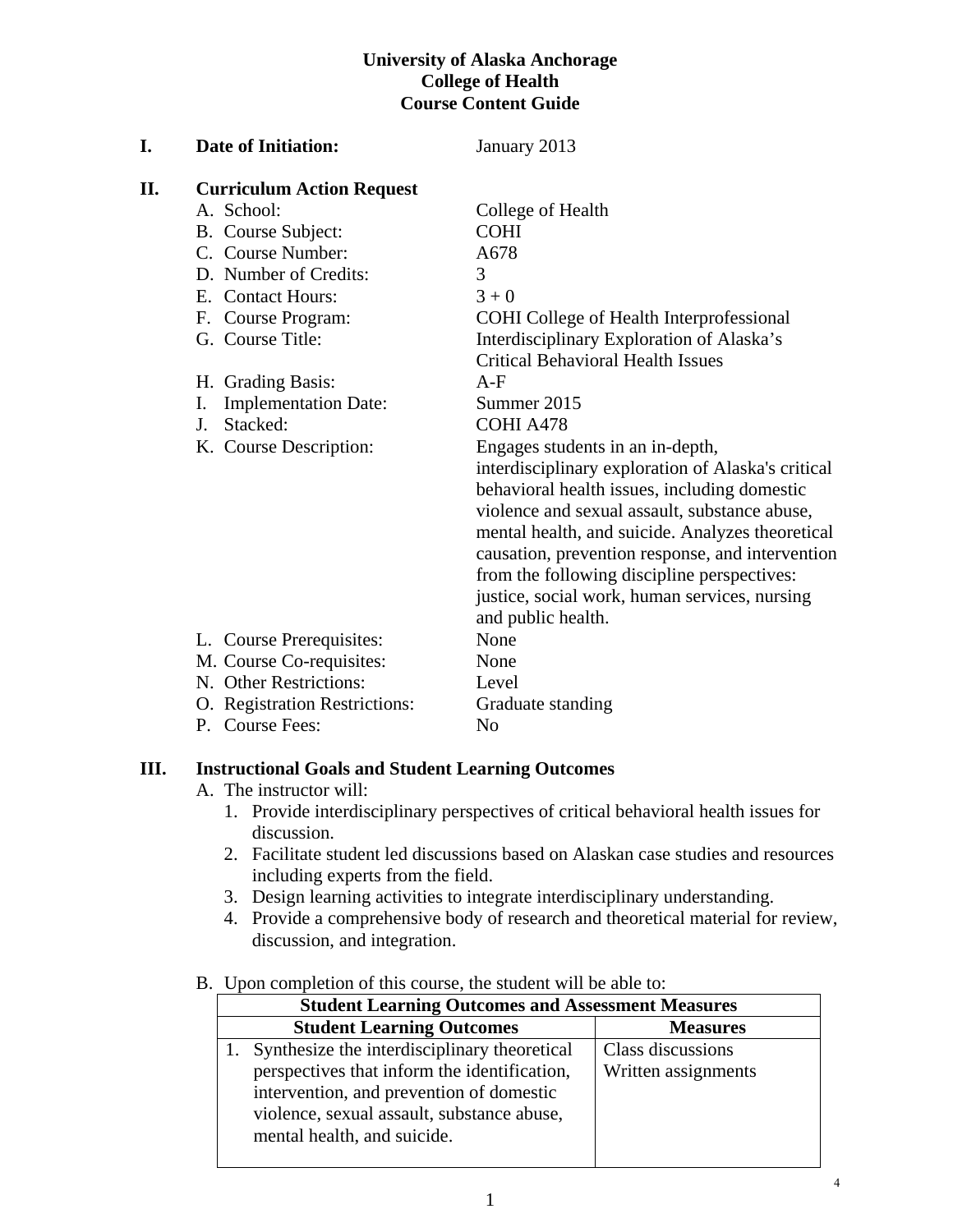| <b>Student Learning Outcomes and Assessment Measures</b> |                                                |                            |  |  |  |
|----------------------------------------------------------|------------------------------------------------|----------------------------|--|--|--|
|                                                          | <b>Student Learning Outcomes</b>               | <b>Measures</b>            |  |  |  |
| 2.                                                       | Assess responses and interventions to          | Written assignments        |  |  |  |
|                                                          | domestic violence, sexual assault, intimate    | Seminar discussions        |  |  |  |
|                                                          | personal violence, substance abuse, mental     | Case study discussions     |  |  |  |
|                                                          | health and suicide issues from various         |                            |  |  |  |
|                                                          | disciplinary perspectives.                     |                            |  |  |  |
|                                                          |                                                |                            |  |  |  |
|                                                          | 3. Translate the intersection of multiple.     | Culminating research paper |  |  |  |
|                                                          | diversities, including but not limited to      | Seminar discussions        |  |  |  |
|                                                          | stage of development, culture, gender,         | Case study discussions     |  |  |  |
|                                                          | sexual orientation, and disability to better   |                            |  |  |  |
|                                                          | understand an individual's experience of       |                            |  |  |  |
|                                                          | domestic violence, sexual assault, substance   |                            |  |  |  |
|                                                          | abuse, mental health issues and/or suicide.    |                            |  |  |  |
| 4.                                                       | Graduate-critically analyze the current        | Graduate – Annotated       |  |  |  |
|                                                          | research literature on a specific course topic | bibliography               |  |  |  |
|                                                          | of interdisciplinary, professional interest    |                            |  |  |  |

**IV. Course Level Justification** Course content will require a basic understanding of the present systems addressing the following: domestic violence, sexual assault and intimate partner violence; substance abuse; mental health; and suicide at an undergraduate course level. Students will be required to examine, integrate, and translate theoretical causation, prevention, and intervention from an interdisciplinary perspective. Students at the graduate level will be required to critically analyze the current research literature on a specific topic and prepare an annotated bibliography.

#### **V**. **Topical Course Outline**

- I. General Overview
	- A. Definition: interdisciplinary
	- B. Overview of disciplines: justice, social work, human services, nursing and public health perspectives
	- C. Adverse Childhood Experiences (ACES) and trauma-informed services
	- D. Social determinants of health
	- E. Life course
	- F. Crisis intervention
	- G. Self-care
- II. Domestic Violence/Sexual Assault/Intimate Partner Violence
	- A. Description and definition of domestic violence/sexual assault/intimate partner violence in Alaska and the United States
	- B. The effects of the intersection of developmental stage, culture, gender, sexual orientation and disability with the experience of domestic violence/sexual assault/intimate partner violence
	- C. Interdisciplinary perspectives
		- 1. Theoretical perspectives
		- 2. Assessment and diagnosis
		- 3. Prevention
		- 4. Intervention
	- D. Interdisciplinary approaches to understanding and addressing domestic violence/sexual assault/intimate partner violence in Alaska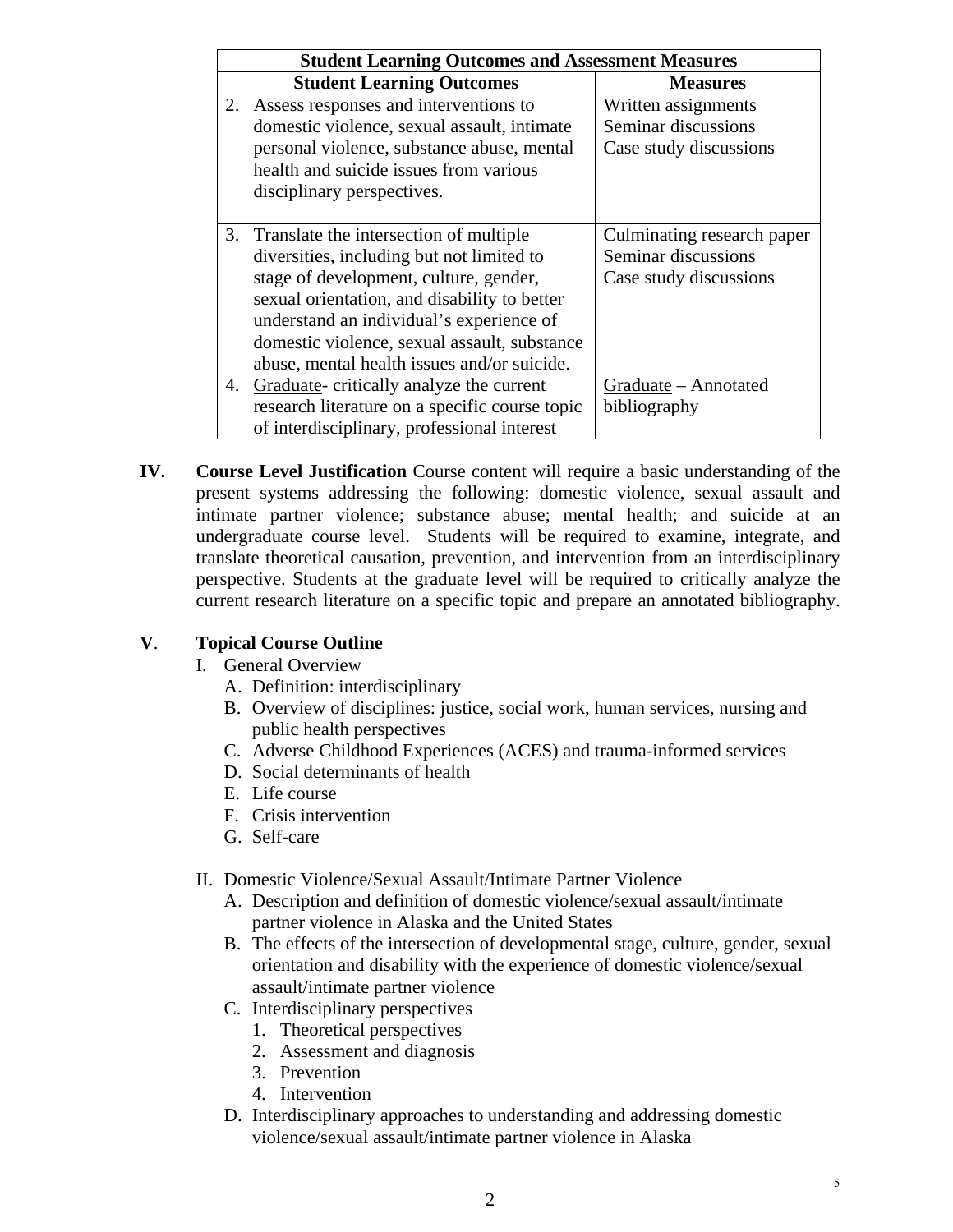- III. Mental Health
	- A. Description and definition of mental health in Alaska and the United States
	- B. The effects of the intersection of developmental stage, culture, gender, sexual orientation and disability with the experience of mental health issues
	- C. Interdisciplinary perspectives
		- 1. Theoretical perspectives
		- 2. Assessment and diagnosis
		- 3. Prevention
		- 4. Intervention
	- D. Interdisciplinary approaches to understanding and addressing mental health issues in Alaska
- IV. Substance Abuse (including alcohol)
	- A. Description and definition of substance abuse in Alaska and the United States
	- B. The effects of the intersection of developmental stage, culture, gender, sexual orientation and disability with the experience of substance abuse
	- C. Interdisciplinary perspectives
		- 1. Theoretical perspectives
		- 2. Assessment and diagnosis
		- 3. Prevention
		- 4. Intervention
	- D. Interdisciplinary approaches to understanding and addressing substance abuse in Alaska
- V. Suicide
	- A. Description and definition of suicide in Alaska and the United States
	- B. The effects of the intersection of developmental stage, culture, gender, sexual orientation and disability with the experience of suicide
	- C. Interdisciplinary perspectives
		- 1. Theoretical perspectives
		- 2. Assessment and diagnosis
		- 3. Prevention
		- 4. Intervention
	- D. Interdisciplinary approaches to understanding and addressing suicide in Alaska

# **VI. Suggested Texts**

**NOTE:** There will not be a written text; students will be directed to a comprehensive reading list (see below).

# **VII. Bibliography** (\*denotes classic material without recent editions)

Alaska Court System (2007). *Mental health commitments (civil commitments)*. Author.

Alaska Network on Domestic Violence and Sexual Assault. (2010). *Pathways to prevent domestic violence: A plan for Alaska*. (Award No. US4/CE001522- 02). Anchorage, AK: Alaska Network on Domestic Violence and Sexual Assault.

Alcántara, C., & Gone, J. P. (2007). Reviewing suicide in Native American communities: Situating risk and protective factors within a transactionalecological framework. *Death Studies, 31*, 457-477. doi: 10.1080/07481180701244587.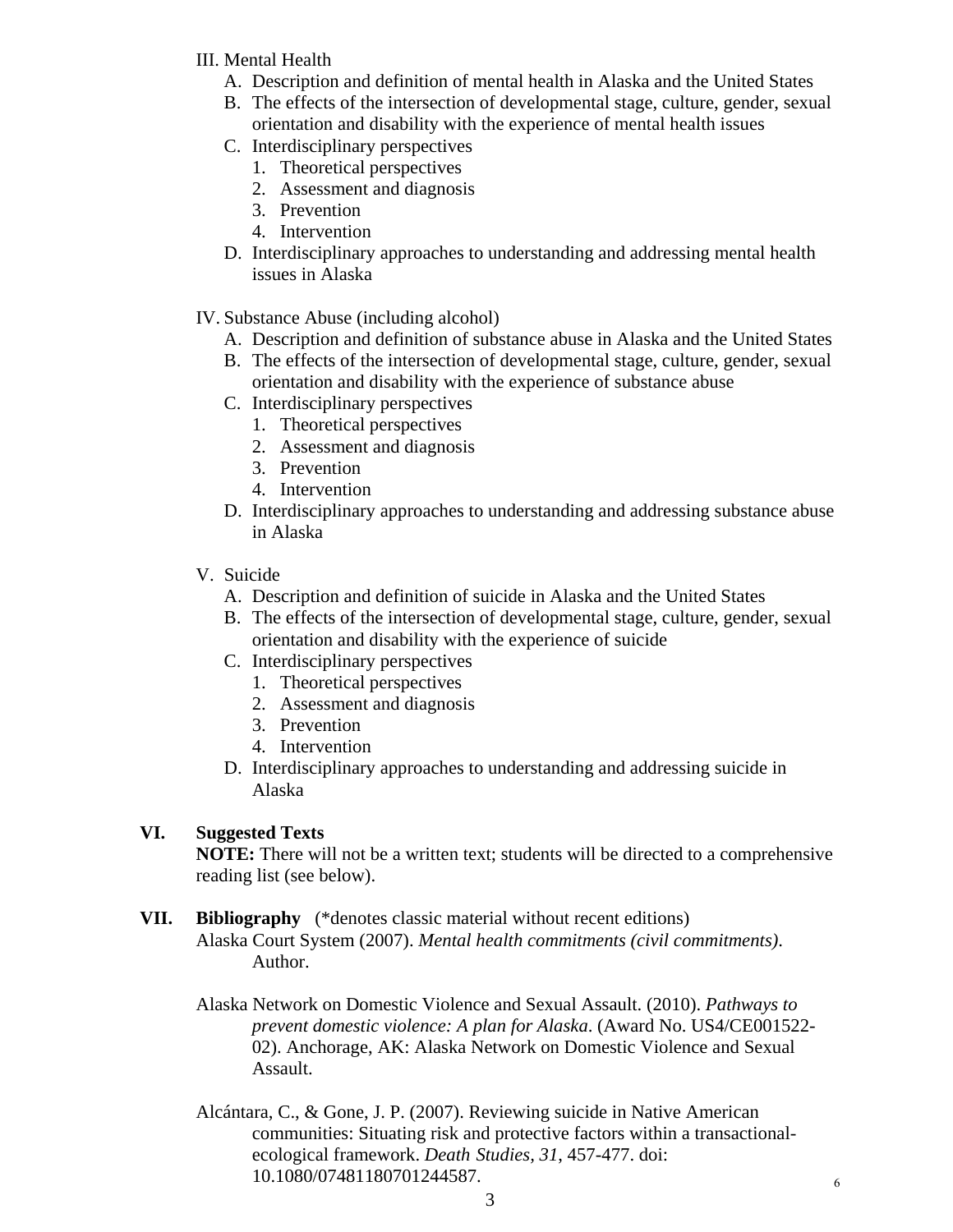- American Foundation for Suicide Prevention and Suicide Prevention Resource Center (2011). After a suicide: A toolkit for schools. Newton, MA: Education Development Center.
- Antle, B. F., Sullivan, D. J., Dryden, A., Karam, E. A., & Barbee, A. P. (2010). Healthy relationship education for dating violence prevention among high-risk youth. *Children and Youth Services Review, 33*, 173-179. doi: 10.1016/j.childyouth.2010.08.031.
- Babiss, L. A., & Gangwisch, J. E. (2009). Sports participation as a protective factor against depression and suicidal ideation in adolescents as mediated by selfesteem and social support. *Journal of Developmental & Behavioral Pediatrics, 30*, 376-384.
- Bland, P. J. (2005). *Getting safe and sober: Real tools you can use.* Alaska Network on Domestic Violence and Sexual Assault.
- \*Brown, G. K. (2002). *A review of suicide assessment measures for intention research with adults and older adults.*  http://www.nimh.nih.gov/suicideresearch/adultsuicide.pdf.
- Buchanan, K. L., Flowers, K., Salami, T., & Walker, R. (2011). Racial and ethnic differences. In D. A. Lamis & D. Lester (Eds.), *Understanding and Preventing College Student Suicide* (pp. 65-79). Springfield, IL: Charles C. Thomas.
- Cleveland, M. J., Feinberg, M. E., Bontempo, D. E., & Greenberg, M. T. (2008). The role of risk and protective factors in substance use across adolescence, *Journal of Adolescent Health, 43*, 157-164. doi: 10.1016/j.jadohealth.2008.01.015.
- \*Disability Services ASAP of SafePlace. (2003). *General facts about sexual abuse and people with mental retardation.* Austin, Texas: SafePlace.
- \*Disability Services ASAP of SafePlace. (2003). *General information about domestic violence and persons with mental illness*. Austin, Texas: SafePlace.
- \*Disability Services ASAP of SafePlace. (2003). *Risk factors to abuse/neglect for many people with disabilities.* Austin, Texas: SafePlace.
- \*Disability Services ASAP of SafePlace. (2003). *Similarities and differences in domestic violence for people with and without disabilities.* Austin, Texas: SafePlace.
- \*Disability Services ASAP of SafePlace. (2003). *Strategies for working with domestic violence survivors with mental illness.* Austin, Texas: SafePlace.
- \*Disability Services ASAP of SafePlace. (2003). *Tips for communicating with survivors with developmental disabilities.* Austin, Texas: SafePlace.
- \*Disability Services ASAP of SafePlace. (2003). *Tips for staying safe from sexual assault.* Austin, Texas: SafePlace.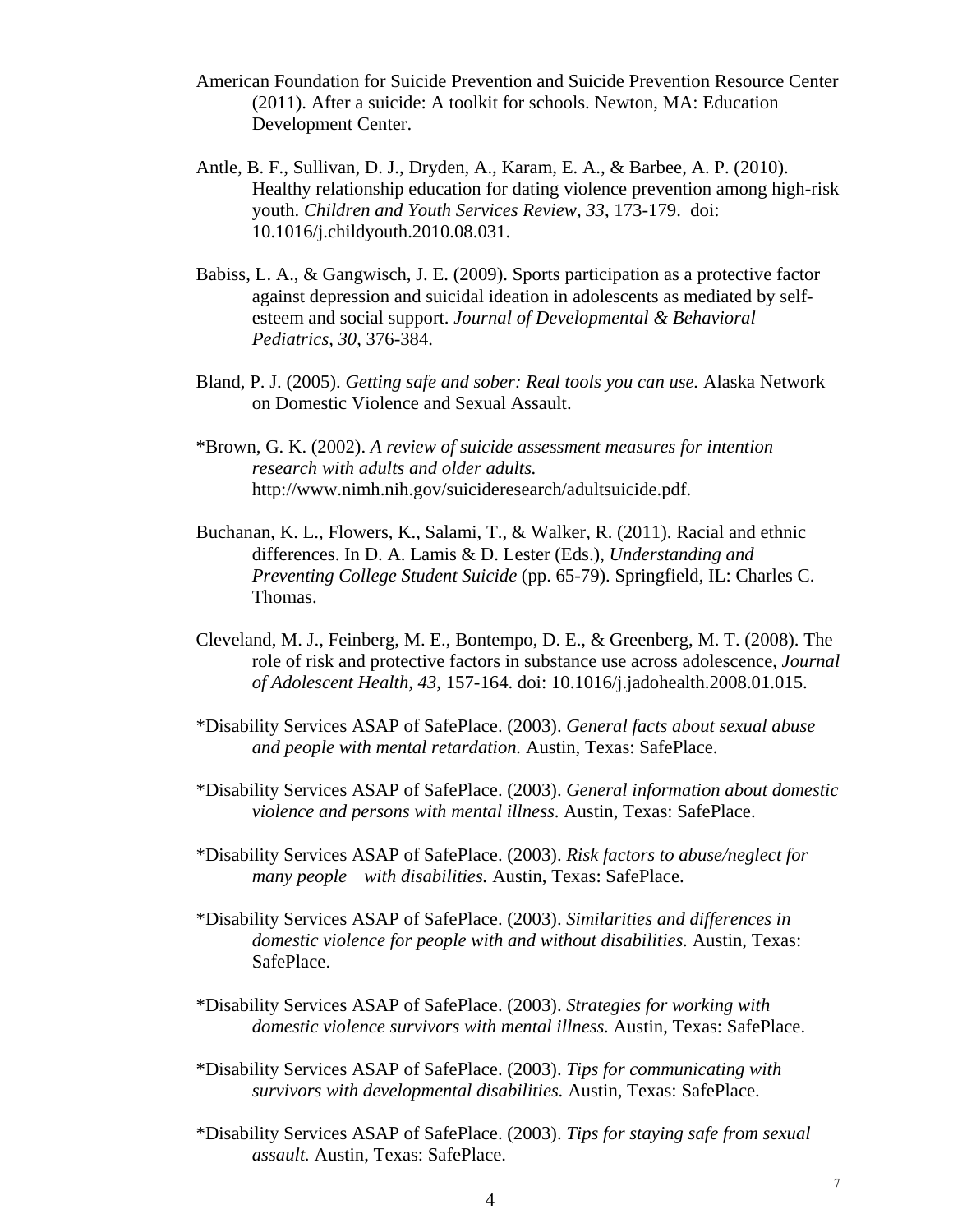- \*Disability Services ASAP of SafePlace. (2003). *Tips for working with sexual abuse survivors who have disabilities*. Austin, Texas: SafePlace.
- Fergus, S., & Zimmerman, M. A. ( 2005). Adolescent resilience: A framework or understanding healthy development in the face of risk. *Annual Review Public Health, 26*, 399-419.
- Fliege, H., Lee, J., Grimm, A., & Klapp, B. F. (2009). Risk factors and correlates of deliberate self-harm behavior: A systematic review. *Journal of Psychosomatic Research, 66*, 477-493. doi: 10.1016/j.jpsychores.2008.10.013.
- \*Ganley, A. L. (2002). *Understanding domestic violence: Preparatory reading for participants*, Alaska Network on Domestic Violence and Sexual Assault. Retrieved from http://www.andvsa.org/v2/wp-content/uploads/2009/12/60 ganely-general-dv-article.pdf.
- Harrell, E. (2011). *Crime against persons with disabilities, 2008-2010 statistical tables*. (Report No. NCJ 235777). Office of Justice Programs: Bureau of Justice Statistics.
- Herrenkohl, T. I., Sousa, C., Tajima, E. A., Herrenkohl, R. C., & Moylan, C. A. (2008). Intersection of child abuse and children's exposure to domestic violence. *Trauma, Violence, & Abuse, 9*(2), 84-99. doi: 10.1177/1524838008314797.
- Hill, R. M., Meizer, M. C., Dominguez, N., & Petit, J. W. (2011). Interpersonal factors. In D. A. Lamis & D. Lester (Eds.), *Understanding and Preventing College Student Suicide* (pp. 157-169). Springfield, IL: Charles C. Thomas.
- Hughes, R. B., Lund, E. M., Gabrielli, J., Powers, L. E., & Curry, M. A. (2011). Prevalence of interpersonal violence against community-living adults with disabilities: A literature review. *Rehabilitation Psychology*, *56*(4), 302-319. doi: 10.1037/a0025620.
- Isaac, M., Elias, B., Katz, L., Belik, S. L., Deane, F. P., Enns, M. W., & Sareen, J. (2009). Gatekeeper training as a preventative intervention for suicide: A systematic review. *The Canadian Journal of Psychiatry, 54*(4), 260-268.
- Justice Center, University of Alaska Anchorage. (2009). Reducing violence against women in Alaska. *Alaska Justice Forum, 26*(3), 5.
- Know, K. L., Stanley, B., Currier, G. W., Brenner, L., Gharamanlou-Holloway, M., & Brown, G. (2012). An emergency department-based brief intervention for veterans at risk for suicide (SAFEVET). *American Journal of Public Health*, *106*(1), 35-37.
- Lester, D. (2011). Environmental stressors. In D. A. Lamis & D. Lester (Eds.), *Understanding and Preventing College Student Suicide* (pp. 134-145). Springfield, IL: Charles C. Thomas.
- Maas, C. D., Fleming, C. B., Herrenkohl, T. I., & Catalano, R. F. (2010). Childhood predictors of teen violence victimization*. Violence Vict.*, *25*(2), 131-149.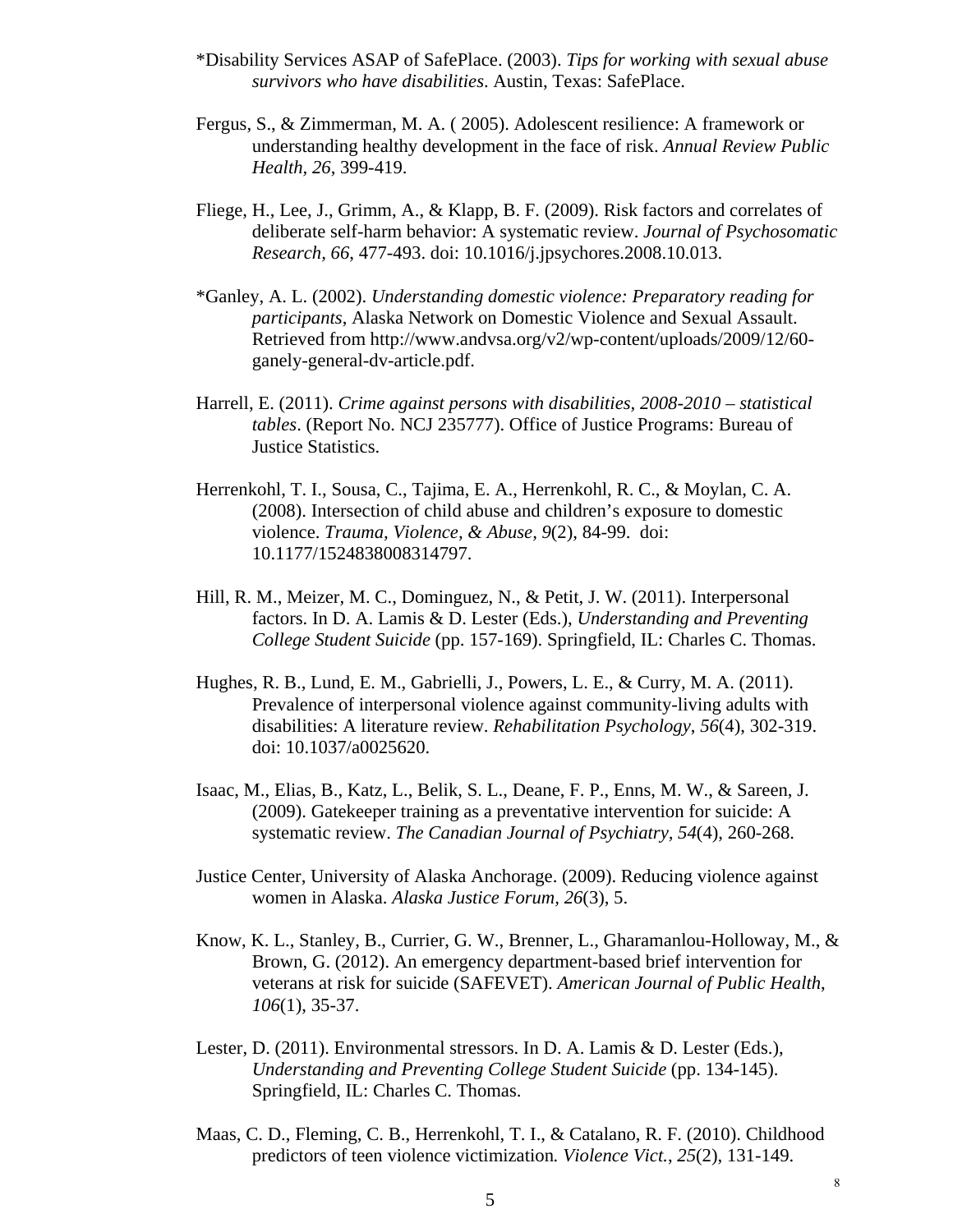- Marty, M. A., Segal, D. L., & Coolidge, F. L. (2010). Relationships among dispositional coping strategies, suicidal ideation, and protective factors against suicide in older adults. *Aging & Mental Health, 14*(8), 1015-1023.
- Mitra, M., Mouradian, V. E., & Diamond, M. (2011). Sexual violence victimization against men with disabilities. *American Journal of Preventative Medicine*, *41*(5), 494-497. doi: 10.1016/j.amepre.2011.07.014.
- Nock, M. K., Borges, G., Bromet, E. J., Cha, C. B., Kessler, R. C., & Lee, S. (2008). Suicide and suicidal behavior. *Epidemiologic Reviews*, *30,* 133-154. doi: 10.1093/epirev/mxn002.
- Rosay, A. B., & Henry, T. (2008). Sexual assault nurse examinations in Alaska. *Alaska Justice Forum, 25*(1-2), 10-13.
- Rosay, A. B., Postle, G., Wood, D. S., & TePas, K. (2008). Sexual assaults reported to Alaska state troopers. *Alaska Justice Forum, 25*(1-2), 6-9.
- State of Alaska, Council on Domestic Violence and Sexual Assault. (2012). *Key issues impacting domestic violence and sexual assault in Alaska.* Retrieved from http://dps.alaska.gov/cdvsa/.
- Suicide Prevention Resource Center (2007). *At-a-glance: Safe reporting on suicide*. Newton, MA: Education Development Center.
- Virginia Sexual & Domestic Violence Action Alliance. (2006). Sexual and domestic violence screening tool.
- Westfield, J. S., Richards, A. S., & Levy, L. (2011). Protective factors. In D. A. Lamis & D. Lester (Eds.), *Understanding and Preventing College Student Suicide* (pp. 169-182). Springfield, IL: Charles C. Thomas.
- White, H. R, McMorris, B. J.,Catalano, R. F., Fleming, C. B., Haggerty, K. P., & Abbott, R. D. (2006). Increases in alcohol and marijuana use during the transition out of high school into emerging adulthood: The effects of leaving home, going to college, and high school protective factors. *Journal of Studies on Alcohol* 67(6), 810-822.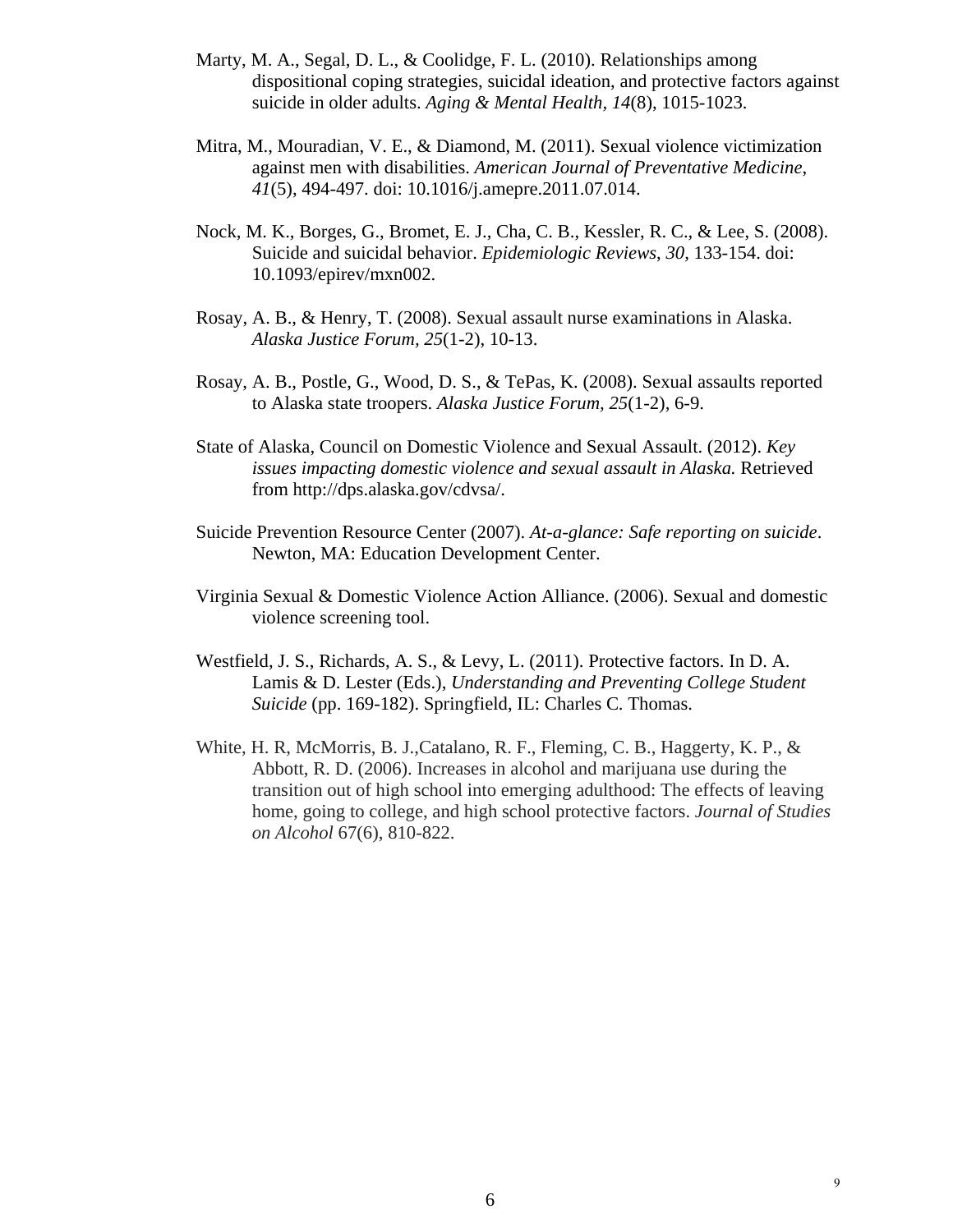

### Course Action Request University of Alaska Anchorage Proposal to Initiate, Add, Change, or Delete a Course

| 1a. School or College<br>1b. Division                                                                                                                                                                                                                                                                                       |                                                                                                                                                          |                                                                                              |                                    |                                                                                                                                                                                                                  |            |                                 |                                                       |                                                      |                                  |
|-----------------------------------------------------------------------------------------------------------------------------------------------------------------------------------------------------------------------------------------------------------------------------------------------------------------------------|----------------------------------------------------------------------------------------------------------------------------------------------------------|----------------------------------------------------------------------------------------------|------------------------------------|------------------------------------------------------------------------------------------------------------------------------------------------------------------------------------------------------------------|------------|---------------------------------|-------------------------------------------------------|------------------------------------------------------|----------------------------------|
| CH College of Health<br>No Division Code                                                                                                                                                                                                                                                                                    |                                                                                                                                                          |                                                                                              |                                    |                                                                                                                                                                                                                  |            |                                 |                                                       | 1c. Department<br>College of Health                  |                                  |
| 2. Course Prefix                                                                                                                                                                                                                                                                                                            | 3. Course Number                                                                                                                                         |                                                                                              | 4. Previous Course Prefix & Number |                                                                                                                                                                                                                  |            | 5a. Credits/CEUs                |                                                       | 5b. Contact Hours                                    |                                  |
| COHI                                                                                                                                                                                                                                                                                                                        | A478                                                                                                                                                     | <b>PSY A490</b>                                                                              |                                    |                                                                                                                                                                                                                  |            | 3                               |                                                       | (Lecture + Lab)<br>$(3+0)$                           |                                  |
| 6. Complete Course Title<br>AK Behavioral Health Issues<br>Abbreviated Title for Transcript (30 character)                                                                                                                                                                                                                  | Interdisciplinary Exploration of Alaska's Critical Behavioral Health Issues                                                                              |                                                                                              |                                    |                                                                                                                                                                                                                  |            |                                 |                                                       |                                                      |                                  |
| 7. Type of Course                                                                                                                                                                                                                                                                                                           | $\boxtimes$<br>Academic                                                                                                                                  | Preparatory/Development                                                                      |                                    |                                                                                                                                                                                                                  | Non-credit |                                 | П<br>CEU                                              | <b>Professional Development</b>                      |                                  |
| 8. Type of Action:                                                                                                                                                                                                                                                                                                          | $\boxtimes$ Add<br>or                                                                                                                                    | Change<br>or                                                                                 | Delete                             | 9. Repeat Status No                                                                                                                                                                                              |            |                                 | # of Repeats                                          | Max Credits                                          |                                  |
| If a change, mark appropriate boxes:<br>Prefix<br><b>Course Number</b><br>П<br>Credits<br><b>Contact Hours</b>                                                                                                                                                                                                              |                                                                                                                                                          |                                                                                              | 10. Grading Basis                  |                                                                                                                                                                                                                  | ⊠          | A-F<br>P/NP                     | <b>NG</b>                                             |                                                      |                                  |
| Title<br><b>Grading Basis</b><br><b>Course Description</b><br><b>Test Score Prerequisites</b>                                                                                                                                                                                                                               |                                                                                                                                                          | <b>Repeat Status</b><br>Cross-Listed/Stacked<br><b>Course Prerequisites</b><br>Co-requisites |                                    | 11. Implementation Date semester/year                                                                                                                                                                            |            | From: Summer/2015               | To:                                                   | /9999                                                |                                  |
| <b>Other Restrictions</b><br>$\Box$ Class                                                                                                                                                                                                                                                                                   | $\Box$ Level                                                                                                                                             | <b>Registration Restrictions</b><br><b>General Education Requirement</b>                     |                                    | 12. $\vert$ $\vert$                                                                                                                                                                                              |            | <b>Cross Listed with</b>        |                                                       |                                                      |                                  |
| $\Box$ College<br>Other<br>l 1                                                                                                                                                                                                                                                                                              | $\Box$ Major<br>(please specify)                                                                                                                         |                                                                                              |                                    | ⊠<br>Signature                                                                                                                                                                                                   | Stacked    |                                 | with COHI A678                                        |                                                      | <b>Cross-Listed Coordination</b> |
| 13a. Impacted Courses or Programs: List any programs or college requirements that require this course.                                                                                                                                                                                                                      |                                                                                                                                                          |                                                                                              |                                    |                                                                                                                                                                                                                  |            |                                 |                                                       |                                                      |                                  |
|                                                                                                                                                                                                                                                                                                                             | Impacted Program/Course                                                                                                                                  |                                                                                              |                                    | Please type into fields provided in table. If more than three entries, submit a separate table. A template is available at www.uaa.alaska.edu/governance.<br>Date of Coordination<br>Chair/Coordinator Contacted |            |                                 |                                                       |                                                      |                                  |
| 1.                                                                                                                                                                                                                                                                                                                          |                                                                                                                                                          |                                                                                              |                                    |                                                                                                                                                                                                                  |            |                                 |                                                       |                                                      |                                  |
| 2.<br>3.                                                                                                                                                                                                                                                                                                                    |                                                                                                                                                          |                                                                                              |                                    |                                                                                                                                                                                                                  |            |                                 |                                                       |                                                      |                                  |
| Initiator Name (typed):                                                                                                                                                                                                                                                                                                     |                                                                                                                                                          | Initiator Signed Initials:                                                                   |                                    |                                                                                                                                                                                                                  |            | Date:                           |                                                       |                                                      |                                  |
| 13b. Coordination Email                                                                                                                                                                                                                                                                                                     | Date: 12/1/14                                                                                                                                            |                                                                                              |                                    | 13c. Coordination with Library Liaison                                                                                                                                                                           |            |                                 |                                                       | Date: 12/9/14                                        |                                  |
|                                                                                                                                                                                                                                                                                                                             | submitted to Faculty Listserv: (uaa-faculty@lists.uaa.alaska.edu)                                                                                        |                                                                                              |                                    |                                                                                                                                                                                                                  |            |                                 |                                                       |                                                      |                                  |
| 14. General Education Requirement                                                                                                                                                                                                                                                                                           | Mark appropriate box:                                                                                                                                    | Oral Communication<br>Fine Arts                                                              |                                    | Written Communication<br>Social Sciences                                                                                                                                                                         |            |                                 | <b>Quantitative Skills</b><br><b>Natural Sciences</b> | Humanities<br>$\blacksquare$<br>Integrative Capstone |                                  |
| 15. Course Description (suggested length 20 to 50 words)<br>violence and sexual assault, substance abuse, mental health, and suicide. Examines theoretical causation, prevention response, and<br>intervention from the following discipline perspectives: justice, social work, human services, nursing and public health. | Engages students in an in-depth, interdisciplinary exploration of Alaska's critical behavioral health issues, including domestic                         |                                                                                              |                                    |                                                                                                                                                                                                                  |            |                                 |                                                       |                                                      |                                  |
| 16a. Course Prerequisite(s) (list prefix and number or test<br>code and score)<br>None                                                                                                                                                                                                                                      |                                                                                                                                                          |                                                                                              | None                               | 16b. Co-requisite(s) (concurrent enrollment required)                                                                                                                                                            |            |                                 |                                                       |                                                      |                                  |
| 16c. Other Restriction(s)                                                                                                                                                                                                                                                                                                   |                                                                                                                                                          |                                                                                              |                                    | 16d. Registration Restriction(s) (non-codable)                                                                                                                                                                   |            |                                 |                                                       |                                                      |                                  |
| College                                                                                                                                                                                                                                                                                                                     | $\Box$ Major<br>$\boxtimes$ Class                                                                                                                        | $\Box$ Level                                                                                 |                                    | Junior standing                                                                                                                                                                                                  |            |                                 |                                                       |                                                      |                                  |
| Mark if course has fees<br>17.                                                                                                                                                                                                                                                                                              |                                                                                                                                                          | 18.                                                                                          |                                    | Mark if course is a selected topic course                                                                                                                                                                        |            |                                 |                                                       |                                                      |                                  |
|                                                                                                                                                                                                                                                                                                                             | 19. Justification for Action<br>This course is a component of the focused efforts on interdisciplinary education between units in the College of Health. |                                                                                              |                                    |                                                                                                                                                                                                                  |            |                                 |                                                       |                                                      |                                  |
|                                                                                                                                                                                                                                                                                                                             |                                                                                                                                                          |                                                                                              |                                    |                                                                                                                                                                                                                  |            |                                 |                                                       |                                                      |                                  |
|                                                                                                                                                                                                                                                                                                                             |                                                                                                                                                          |                                                                                              |                                    | Approved                                                                                                                                                                                                         |            |                                 |                                                       |                                                      |                                  |
| Initiator (faculty only)<br>Date<br>Virginia Miller<br>Initiator (TYPE NAME)                                                                                                                                                                                                                                                |                                                                                                                                                          |                                                                                              | Disapproved                        |                                                                                                                                                                                                                  |            | Dean/Director of School/College |                                                       | Date                                                 |                                  |
| Approved                                                                                                                                                                                                                                                                                                                    |                                                                                                                                                          |                                                                                              |                                    | Approved                                                                                                                                                                                                         |            |                                 |                                                       |                                                      |                                  |
| Disapproved                                                                                                                                                                                                                                                                                                                 | Department Chair                                                                                                                                         | Date                                                                                         |                                    | Disapproved                                                                                                                                                                                                      |            | <b>Board Chair</b>              | Undergraduate/Graduate Academic                       |                                                      | Date                             |
| Approved                                                                                                                                                                                                                                                                                                                    |                                                                                                                                                          |                                                                                              |                                    | Approved                                                                                                                                                                                                         |            |                                 |                                                       |                                                      |                                  |
| Disapproved                                                                                                                                                                                                                                                                                                                 | College/School Curriculum Committee Chair                                                                                                                | Date                                                                                         |                                    | Disapproved                                                                                                                                                                                                      |            | Provost or Designee             |                                                       |                                                      | Date                             |
|                                                                                                                                                                                                                                                                                                                             |                                                                                                                                                          |                                                                                              |                                    |                                                                                                                                                                                                                  |            |                                 |                                                       |                                                      |                                  |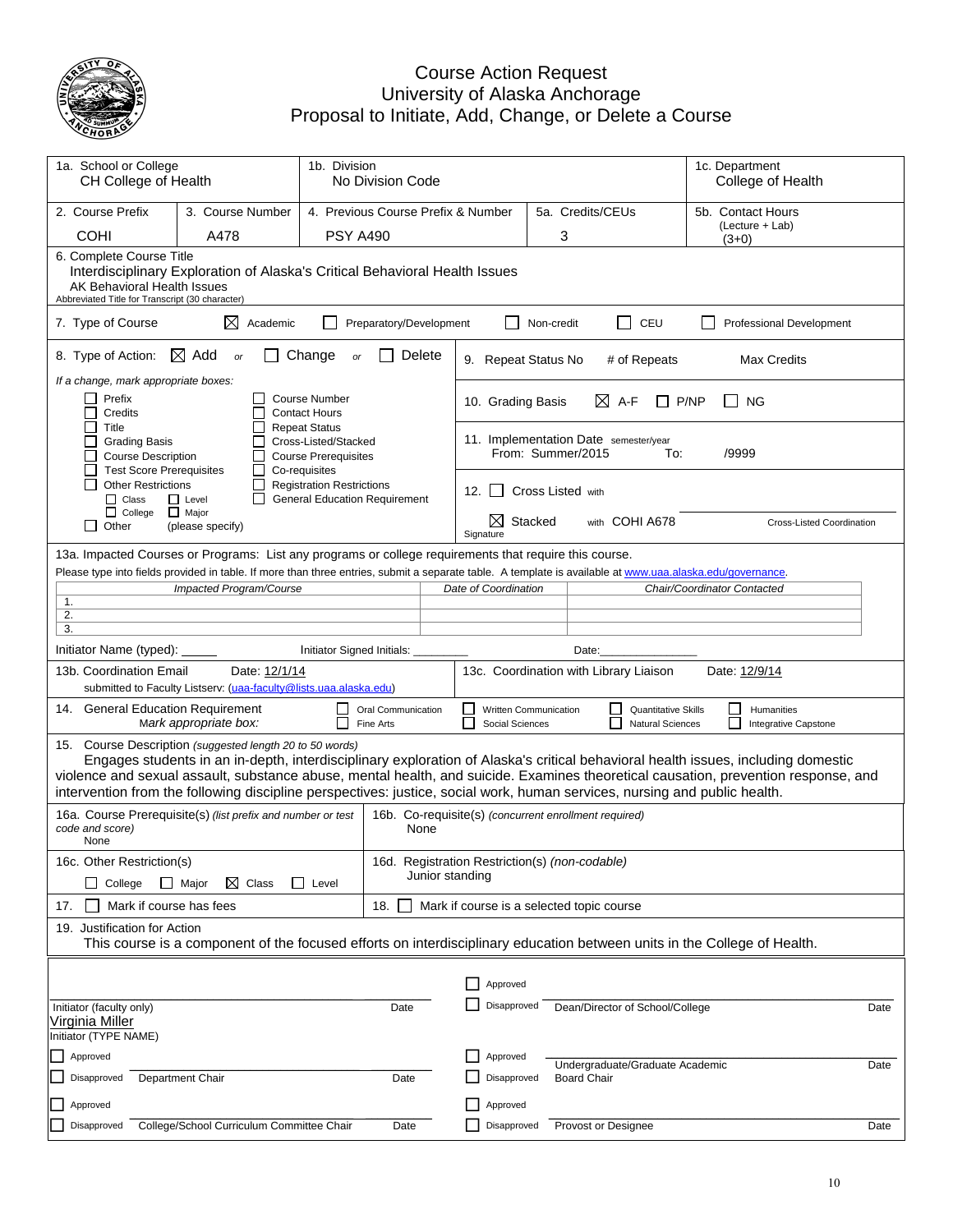# **University of Alaska Anchorage College of Health Course Content Guide**

| I.  | <b>Date of Initiation:</b>        | January 2013                                                                                                                                                                                                                                                                                                                                                                                                       |
|-----|-----------------------------------|--------------------------------------------------------------------------------------------------------------------------------------------------------------------------------------------------------------------------------------------------------------------------------------------------------------------------------------------------------------------------------------------------------------------|
| II. | <b>Curriculum Action Request</b>  |                                                                                                                                                                                                                                                                                                                                                                                                                    |
|     | A. School:                        | College of Health                                                                                                                                                                                                                                                                                                                                                                                                  |
|     | B. Course Subject:                | <b>COHI</b>                                                                                                                                                                                                                                                                                                                                                                                                        |
|     | C. Course Number:                 | A478                                                                                                                                                                                                                                                                                                                                                                                                               |
|     | D. Number of Credits:             | 3                                                                                                                                                                                                                                                                                                                                                                                                                  |
|     | E. Contact Hours:                 | $3 + 0$                                                                                                                                                                                                                                                                                                                                                                                                            |
|     | F. Course Program:                | <b>COHI</b> College of Health Interprofessional                                                                                                                                                                                                                                                                                                                                                                    |
|     | G. Course Title:                  | Interdisciplinary Exploration of Alaska's                                                                                                                                                                                                                                                                                                                                                                          |
|     |                                   | <b>Critical Behavioral Health Issues</b>                                                                                                                                                                                                                                                                                                                                                                           |
|     | H. Grading Basis:                 | $A-F$                                                                                                                                                                                                                                                                                                                                                                                                              |
|     | <b>Implementation Date:</b><br>I. | Summer 2015                                                                                                                                                                                                                                                                                                                                                                                                        |
|     | Stacked:<br>J.                    | COHI A678                                                                                                                                                                                                                                                                                                                                                                                                          |
|     | K. Course Description:            | Engages students in an in-depth, interdisciplinary<br>exploration of Alaska's critical behavioral health<br>issues, including domestic violence and sexual<br>assault, substance abuse, mental health, and<br>suicide. Examines theoretical causation,<br>prevention response, and intervention from the<br>following discipline perspectives: justice, social<br>work, human services, nursing and public health. |
|     | L. Course Prerequisites:          | None                                                                                                                                                                                                                                                                                                                                                                                                               |
|     | M. Course Co-requisites:          | None                                                                                                                                                                                                                                                                                                                                                                                                               |
|     | N. Other Restrictions:            | Class                                                                                                                                                                                                                                                                                                                                                                                                              |
|     | O. Registration Restrictions:     | Junior standing                                                                                                                                                                                                                                                                                                                                                                                                    |
|     | P. Course Fees:                   | N <sub>o</sub>                                                                                                                                                                                                                                                                                                                                                                                                     |

# **III. Instructional Goals and Student Learning Outcomes**

- A. The instructor will:
	- 1. Introduce interdisciplinary perspectives of critical behavioral health issues for discussion.
	- 2. Present Alaskan case studies and resources and include experts from the field as guest speakers.
	- 3. Design learning activities to illustrate interdisciplinary understanding.
	- 4. Introduce research and theoretical material for review and discussion.

#### B. Upon completion of this course, the student will be able to:

| <b>Outcomes and Assessment Measures</b>      |                     |  |  |  |  |  |
|----------------------------------------------|---------------------|--|--|--|--|--|
| <b>Outcomes</b>                              | <b>Measures</b>     |  |  |  |  |  |
| Compare the interdisciplinary theoretical    | Class discussions   |  |  |  |  |  |
| perspectives that inform the identification, | Written assignments |  |  |  |  |  |
| intervention, and prevention of domestic     |                     |  |  |  |  |  |
| violence, sexual assault, substance abuse,   |                     |  |  |  |  |  |
| mental health, and suicide.                  |                     |  |  |  |  |  |
|                                              |                     |  |  |  |  |  |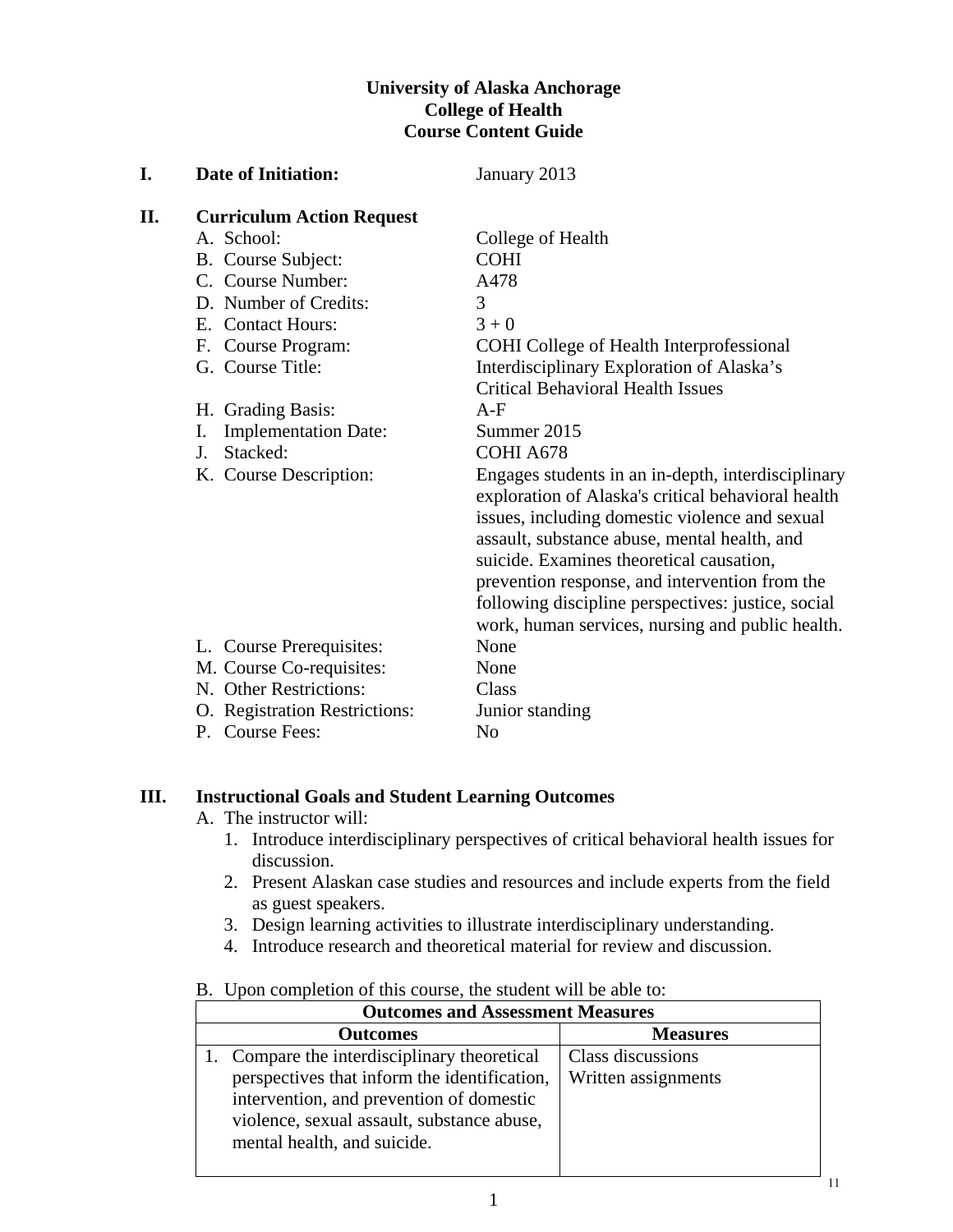| <b>Outcomes and Assessment Measures</b>                                                                                                                                                                                                                                                                   |                                                                      |  |  |  |  |  |
|-----------------------------------------------------------------------------------------------------------------------------------------------------------------------------------------------------------------------------------------------------------------------------------------------------------|----------------------------------------------------------------------|--|--|--|--|--|
| Outcomes                                                                                                                                                                                                                                                                                                  | <b>Measures</b>                                                      |  |  |  |  |  |
| 2. Identify and compare responses and<br>interventions to domestic violence, sexual<br>assault, substance abuse, mental health<br>and suicide issues from various<br>disciplinary perspectives.                                                                                                           | Written assignments<br>Seminar discussions<br>Case study discussions |  |  |  |  |  |
| 3. Distinguish multiple diversities, including<br>but not limited to stage of development,<br>culture, gender, sexual orientation, and<br>disability to better understand an<br>individual's experience of domestic<br>violence, sexual assault, substance abuse,<br>mental health issues and/or suicide. | Written assignments<br>Seminar discussions<br>Case study discussions |  |  |  |  |  |

# **IV. Course Level Justification**

Course content will require that students possess a basic understanding of the present systems addressing domestic violence, sexual assault, and intimate partner violence; substance abuse; mental health; and suicide that they would have received in introductory level courses in their respective majors. Students will be required to identify and compare theoretical causation, prevention, and intervention from an interdisciplinary perspective.

# **V**. **Topical Course Outline**

- I. General Overview
	- A. Definition: interdisciplinary
	- B. Overview of disciplines: justice, social work, human services, nursing and public health perspectives
	- C. Adverse Childhood Experiences (ACES) and trauma-informed services
	- D. Social determinants of health
	- E. Life course
	- E. Crisis intervention
	- F. Self-care
- II. Domestic Violence/Sexual Assault/Intimate Partner Violence
	- A. Description and definition of domestic violence/sexual assault/intimate partner violence in Alaska and the United States
	- B. Intersection of diversity (developmental stage, culture, gender, sexual orientation, disability) on the experience of domestic violence/sexual assault/intimate partner violence
	- C. Interdisciplinary perspectives
		- 1. Theoretical perspectives
		- 2. Assessment and diagnosis
		- 3. Prevention
		- 4. Intervention
	- D. Interdisciplinary approaches to understanding and addressing domestic violence/sexual assault/intimate partner violence in Alaska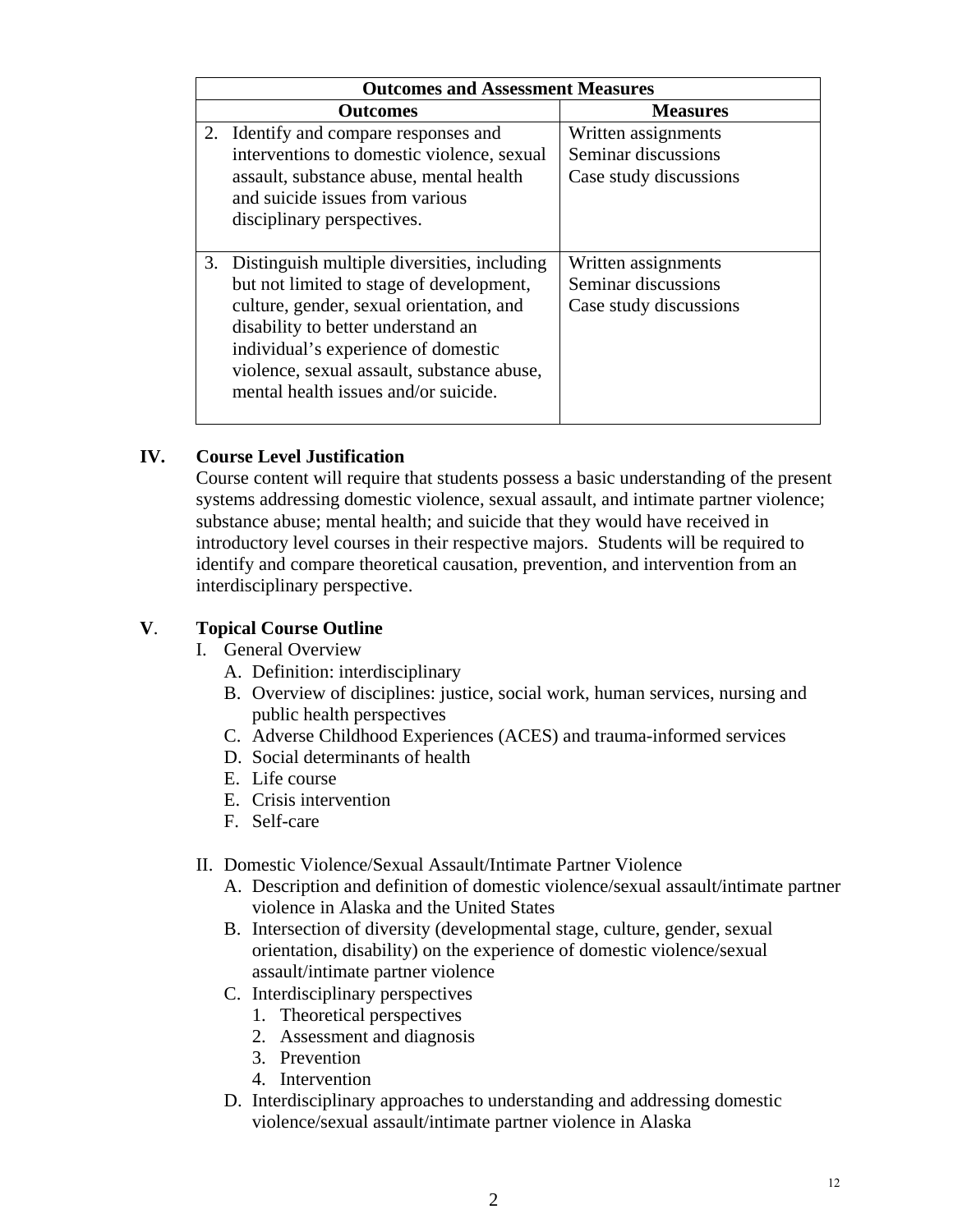#### III. Mental Health

- A. Description and definition of mental health in Alaska and the United States
- B. Intersection of diversity (developmental stage, culture, gender, sexual orientation, disability) on the experience of mental health issues.
- C. Interdisciplinary perspectives
	- 1. Theoretical perspectives
	- 2. Assessment and diagnosis
	- 3. Prevention
	- 4. Intervention
- D. Interdisciplinary approaches to understanding and addressing mental health issues in Alaska
- IV. Substance Abuse (including alcohol)
	- A. Description and definition of substance abuse in Alaska and the United States
	- B. Intersection of diversity (developmental stage, culture, gender, sexual orientation, disability) on the experience of sexual abuse.
	- C. Interdisciplinary perspectives
		- 1. Theoretical perspectives
		- 2. Assessment and diagnosis
		- 3. Prevention
		- 4. Intervention
	- D. Interdisciplinary approaches to understanding and addressing substance abuse in Alaska
- V. Suicide
	- A. Description and definition of suicide in Alaska and the United States
	- B. Intersection of diversity (developmental stage, culture, gender, sexual orientation, disability) on the experience of suicide
	- C. Interdisciplinary perspectives
		- 1. Theoretical perspectives
		- 2. Assessment and diagnosis
		- 3. Prevention
		- 4. Intervention
	- D. Interdisciplinary approaches to understanding and addressing suicide in Alaska

# **VI. Suggested Texts**

**NOTE:** There will not be a written text; students will be directed to a comprehensive reading list (see below).

**VII. Bibliography** (\*denotes classic material without recent editions) Alaska Court System (2007). *Mental health commitments (civil commitments)*. Author.

Alaska Network on Domestic Violence and Sexual Assault. (2010). *Pathways to prevent domestic violence: A plan for Alaska*. (Award No. US4/CE001522-02). Anchorage, AK: Alaska Network on Domestic Violence and Sexual Assault.

Alcántara, C., & Gone, J. P. (2007). Reviewing suicide in Native American communities: Situating risk and protective factors within a transactionalecological framework. *Death Studies, 31*, 457-477. doi: 10.1080/07481180701244587.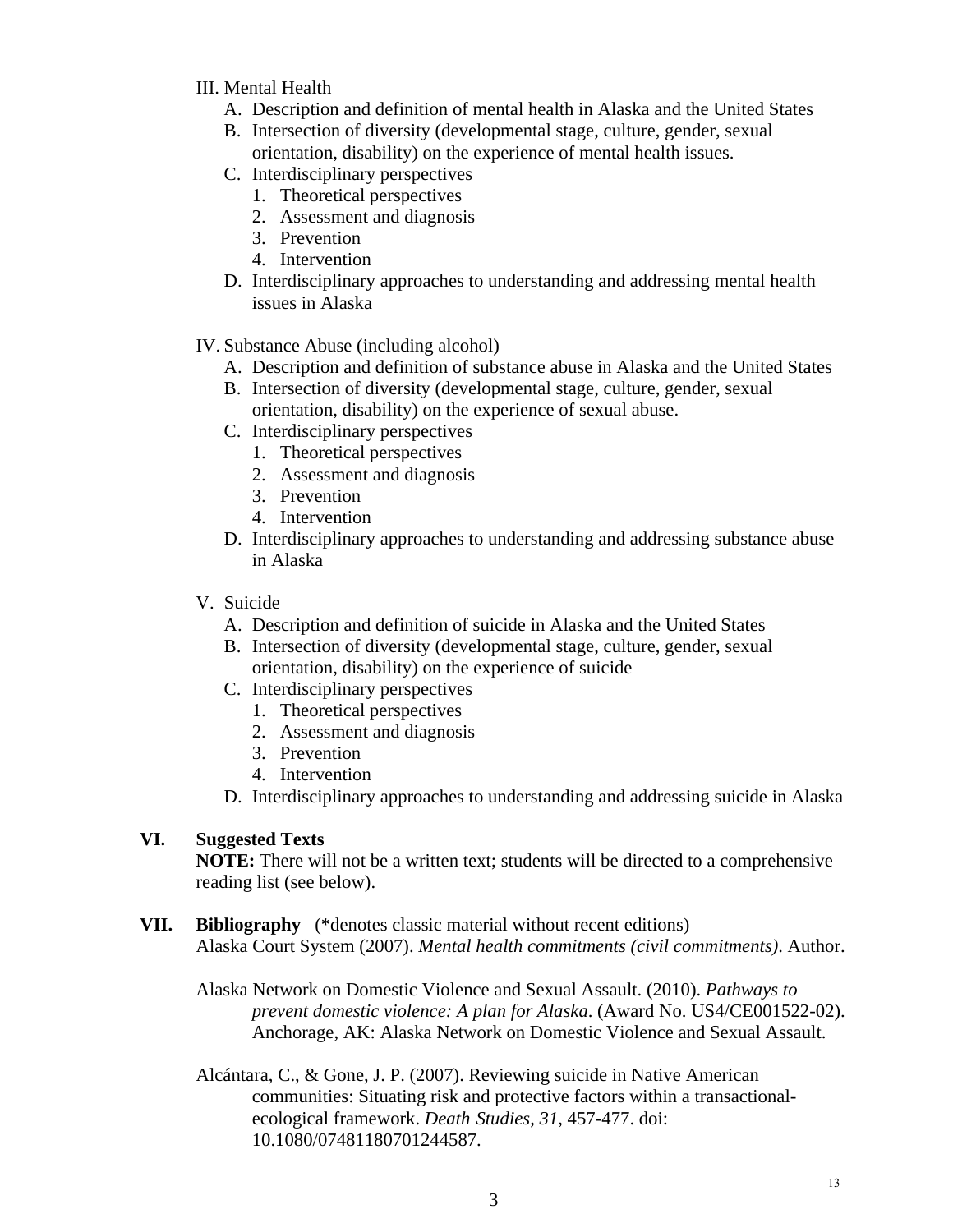- American Foundation for Suicide Prevention and Suicide Prevention Resource Center (2011). After a suicide: A toolkit for schools. Newton, MA: Education Development Center.
- Antle, B. F., Sullivan, D. J., Dryden, A., Karam, E. A., & Barbee, A. P. (2010). Healthy relationship education for dating violence prevention among high-risk youth. *Children and Youth Services Review, 33*, 173-179. doi: 10.1016/j.childyouth.2010.08.031.
- Babiss, L. A., & Gangwisch, J. E. (2009). Sports participation as a protective factor against depression and suicidal ideation in adolescents as mediated by selfesteem and social support. *Journal of Developmental & Behavioral Pediatrics, 30*, 376-384.
- Bland, P. J. (2005). *Getting safe and sober: Real tools you can use.* Alaska Network on Domestic Violence and Sexual Assault.
- \*Brown, G. K. (2002). *A review of suicide assessment measures for intention research with adults and older adults.*  http://www.nimh.nih.gov/suicideresearch/adultsuicide.pdf.
- Buchanan, K. L., Flowers, K., Salami, T., & Walker, R. (2011). Racial and ethnic differences. In D. A. Lamis & D. Lester (Eds.), *Understanding and Preventing College Student Suicide* (pp. 65-79). Springfield, IL: Charles C. Thomas.
- Cleveland, M. J., Feinberg, M. E., Bontempo, D. E., & Greenberg, M. T. (2008). The role of risk and protective factors in substance use across adolescence, *Journal of Adolescent Health, 43*, 157-164. doi: 10.1016/j.jadohealth.2008.01.015.
- \*Disability Services ASAP of SafePlace. (2003). *General facts about sexual abuse and people with mental retardation.* Austin, Texas: SafePlace.
- \*Disability Services ASAP of SafePlace. (2003). *General information about domestic violence and persons with mental illness*. Austin, Texas: SafePlace.
- \*Disability Services ASAP of SafePlace. (2003). *Risk factors to abuse/neglect for many people with disabilities.* Austin, Texas: SafePlace.
- \*Disability Services ASAP of SafePlace. (2003). *Similarities and differences in domestic violence for people with and without disabilities.* Austin, Texas: SafePlace.
- \*Disability Services ASAP of SafePlace. (2003). *Strategies for working with domestic violence survivors with mental illness.* Austin, Texas: SafePlace.
- \*Disability Services ASAP of SafePlace. (2003). *Tips for communicating with survivors with developmental disabilities.* Austin, Texas: SafePlace.
- \*Disability Services ASAP of SafePlace. (2003). *Tips for staying safe from sexual assault.* Austin, Texas: SafePlace.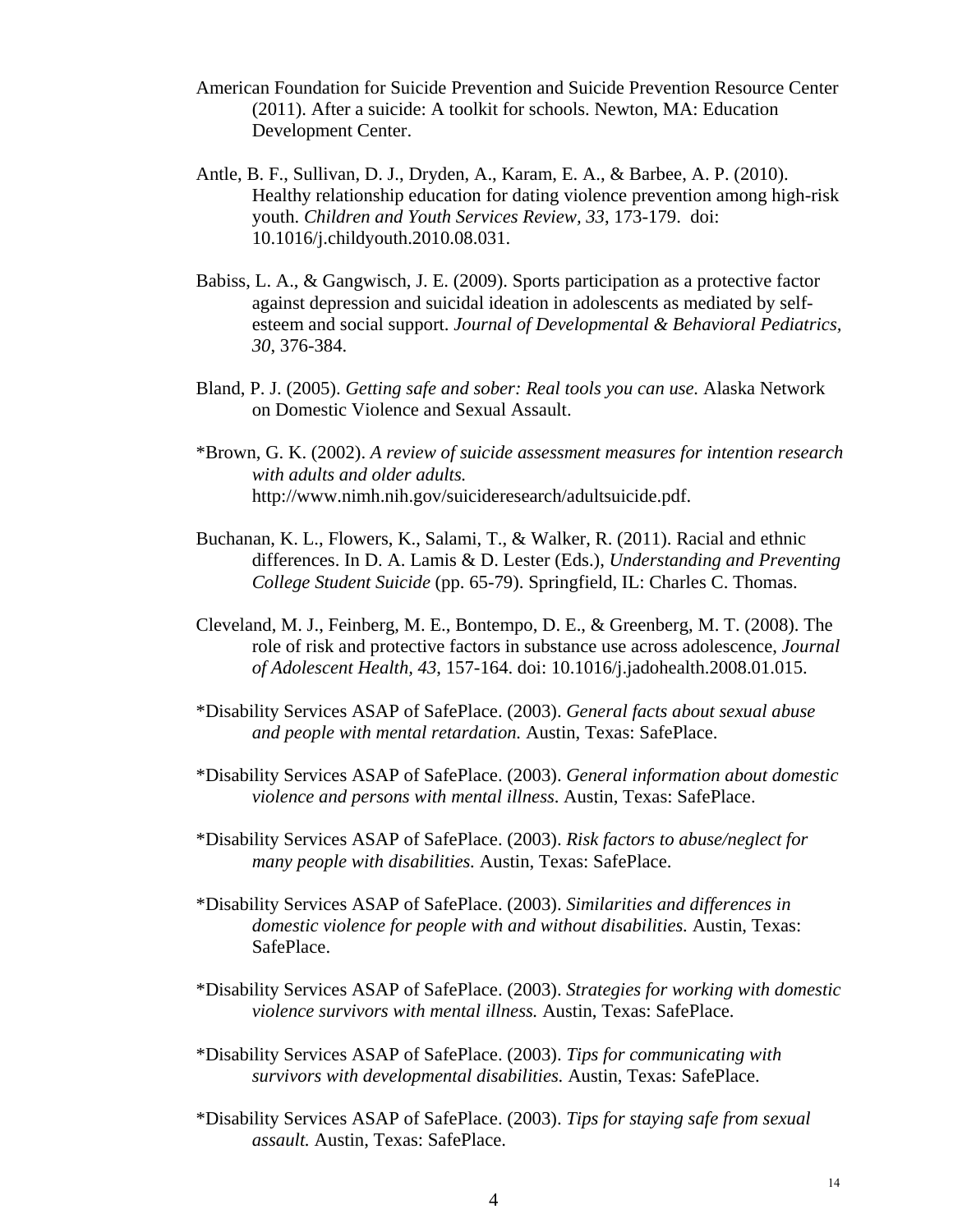- \*Disability Services ASAP of SafePlace. (2003). *Tips for working with sexual abuse survivors who have disabilities*. Austin, Texas: SafePlace.
- Fergus, S., & Zimmerman, M. A. ( 2005). Adolescent resilience: A framework or understanding healthy development in the face of risk. *Annual Review Public Health, 26*, 399-419.
- Fliege, H., Lee, J., Grimm, A., & Klapp, B. F. (2009). Risk factors and correlates of deliberate self-harm behavior: A systematic review. *Journal of Psychosomatic Research, 66*, 477-493. doi: 10.1016/j.jpsychores.2008.10.013.
- \*Ganley, A. L. (2002). *Understanding domestic violence: Preparatory reading for participants*, Alaska Network on Domestic Violence and Sexual Assault. Retrieved from http://www.andvsa.org/v2/wp-content/uploads/2009/12/60 ganely-general-dv-article.pdf.
- Harrell, E. (2011). *Crime against persons with disabilities, 2008-2010 statistical tables*. (Report No. NCJ 235777). Office of Justice Programs: Bureau of Justice Statistics.
- Herrenkohl, T. I., Sousa, C., Tajima, E. A., Herrenkohl, R. C., & Moylan, C. A. (2008). Intersection of child abuse and children's exposure to domestic violence. *Trauma, Violence, & Abuse, 9*(2), 84-99. doi: 10.1177/1524838008314797.
- Hill, R. M., Meizer, M. C., Dominguez, N., & Petit, J. W. (2011). Interpersonal factors. In D. A. Lamis & D. Lester (Eds.), *Understanding and Preventing College Student Suicide* (pp. 157-169). Springfield, IL: Charles C. Thomas.
- Hughes, R. B., Lund, E. M., Gabrielli, J., Powers, L. E., & Curry, M. A. (2011). Prevalence of interpersonal violence against community-living adults with disabilities: A literature review. *Rehabilitation Psychology*, *56*(4), 302-319. doi: 10.1037/a0025620
- Isaac, M., Elias, B., Katz, L., Belik, S. L., Deane, F. P., Enns, M. W., & Sareen, J. (2009). Gatekeeper training as a preventative intervention for suicide: A systematic review. *The Canadian Journal of Psychiatry, 54*(4), 260-268.
- Justice Center, University of Alaska Anchorage. (2009). Reducing violence against women in Alaska. *Alaska Justice Forum, 26*(3), 5.
- Know, K. L., Stanley, B., Currier, G.W., Brenner, L., Gharamanlou-Holloway, M., & Brown, G. (2012). An emergency department-based brief intervention for veterans at risk for suicide (SAFEVET). *American Journal of Public Health*, *106*(1), 35-37.
- Lester, D. (2011). Environmental stressors. In D. A. Lamis & D. Lester (Eds.), *Understanding and Preventing College Student Suicide* (pp. 134-145). Springfield, IL: Charles C. Thomas.